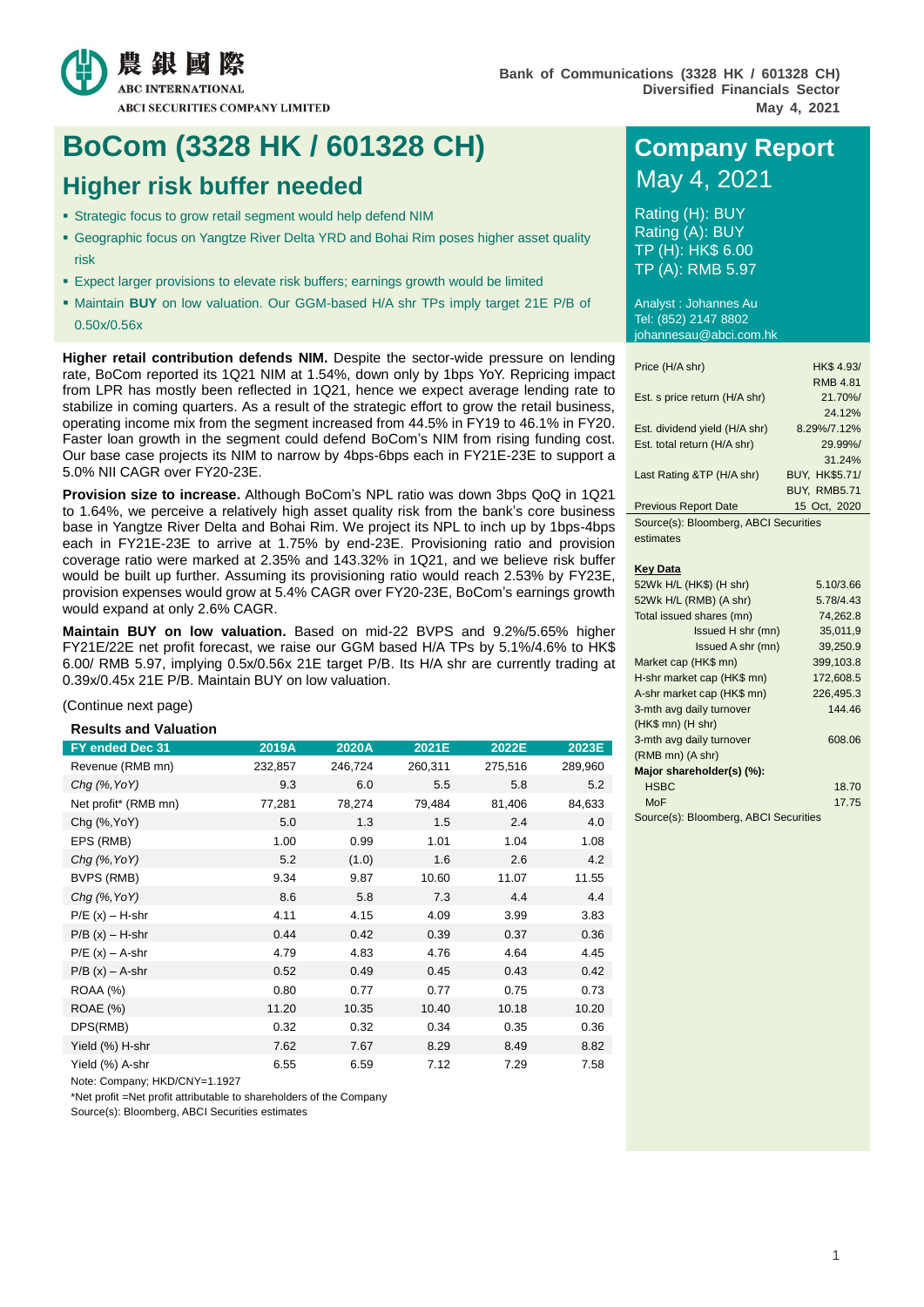

**Risk Factors:** 1) Radical change in business environment induced by heavy-handed supervision and policies; 2) Increasing competition from non-bank financial institutions; 3) Sharp deterioration in asset quality in specific regions; 4) Sharp decline in loan demand; 5) Policy risk in new and fast-growing businesses; 6) Prolonged COVID-19 pandemic; 7) Earnings growth limited by large provisions.

#### **Exhibit 1: 1Q21 results summary**

| (RMB mn)                            | <b>1Q21</b> | <b>1Q20</b>   | <b>YoY</b> (%) |
|-------------------------------------|-------------|---------------|----------------|
| Net interest income                 | 38,553      | 36,736        | 4.95           |
| Net fee and commission              | 12,534      | 12,596        | (0.49)         |
| Operating income                    | 68,410      | 65,067        | 5.14           |
| Operating expenses                  | (28, 359)   | (28, 829)     | (1.63)         |
| Impairment losses                   | (15,085)    | (11, 892)     | 26.85          |
| Profit before tax                   | 24,966      | 24,346        | 2.55           |
| Income tax expenses                 | (2,654)     | (2,804)       | (5.35)         |
| Net profit                          | 21,946      | 21,451        | 2.31           |
| Key indicators (%)                  |             |               | AvE (ppt)      |
| Net interest margin                 | 1.54        | 1.55          | (0.01)         |
| Cost to income ratio                | 27.23       | 28.49         | (1.26)         |
| Return on average assets            | 0.82        | 0.85          | (0.03)         |
| Return on average equity            | 11.79       | 11.84         | (0.05)         |
|                                     | $Mar-21$    | <b>Dec-20</b> | QoQ (ppt)      |
| CT <sub>1</sub> CAR                 | 10.87       | 10.87         |                |
| <b>Total CAR</b>                    | 15.04       | 15.25         | (0.21)         |
| <b>NPL</b> ratio                    | 1.64        | 1.67          | (0.03)         |
| Provision to total loans            | 2.35        | 2.40          | (0.05)         |
| Provision coverage                  | 143.42      | 143.87        | (0.45)         |
| Source(s): Company, ABCI Securities |             |               |                |

#### **Exhibit 2: Changes in 2021E and 2022E forecasts**

| $(RMB$ mn)                 | 2021E<br>(old) | 2021E<br>(new) | change<br>(%) | (RMB mn)                                    | 2022E<br>(old) | 2022E<br>(new)             | change<br>(%)   |
|----------------------------|----------------|----------------|---------------|---------------------------------------------|----------------|----------------------------|-----------------|
| Net interest income        | 163,401        | 160,956        | (1.50)        | Net interest income                         | 169,384        | 169,984                    | 0.35            |
| Net fee and                | 48,555         | 46,213         | (4.82)        | Net fee and                                 | 51,468         | 47,600                     | (7.52)          |
| commission                 |                |                |               | commission                                  |                |                            |                 |
| Operating income           | 264,435        | 260,311        | (1.56)        | Operating income                            | 275,791        | 275,516                    | (0.10)          |
| Operating                  | (102, 092)     | (104, 193)     | 2.06          | Operating expenses                          | (108, 565)     | (111,099)                  | 2.33            |
| expenses                   |                |                |               |                                             |                |                            |                 |
| Impairment losses          | (78.243)       | (63.954)       | (18.26)       | <b>Impairment losses</b>                    | (77.935)       | (69.610)                   | (10.68)         |
| Profit before tax          | 84,099         | 92,164         | 9.59          | Profit before tax                           | 89,290         | 94,808                     | 6.18            |
| Income tax                 | (10,092)       | (11,060)       | 9.59          | <b>Income tax expenses</b>                  | (10, 715)      | (11, 377)                  | 6.18            |
| expenses                   |                |                |               |                                             |                |                            |                 |
| Net profit                 | 72,787         | 79,484         | 9.20          | Net profit attributable                     | 77,050         | 81,406                     | 5.65            |
| attributable to            |                |                |               | to equity holders                           |                |                            |                 |
| equity holders             |                |                |               |                                             |                |                            |                 |
|                            |                |                |               |                                             |                |                            |                 |
| <b>Key indicators</b>      |                |                | change        | Key indicators (%)                          |                |                            | change          |
| $(\%)$                     | 1.44           | 1.53           | (ppt)<br>0.09 |                                             | 1.32           | 1.47                       | (ppt)<br>0.15   |
| Net interest margin        |                |                | 0.04          | Net interest margin                         |                |                            |                 |
| Net interest spread<br>CIR | 1.25<br>38.61  | 1.29<br>28.03  | (10.58)       | Net interest spread<br>Cost to income ratio | 1.02<br>39.37  | 1.19<br>$28.\overline{32}$ | 0.17            |
| <b>ROAA</b>                | 0.61           | 0.77           | 0.16          |                                             | 0.58           | 0.75                       | (11.05)<br>0.17 |
|                            |                |                |               | Return on average<br>assets                 |                |                            |                 |
| <b>ROAE</b>                | 9.43           | 10.40          | 0.97          | Return on average                           | 9.51           | 10.18                      | 0.67            |
|                            |                |                |               | equity                                      |                |                            |                 |
| Dividend payout            | 31.00          | 32.00          | 1.00          | Dividend payout                             | 31.00          | 32.00                      | 1.00            |
| CT1 CAR                    | 10.58          | 10.94          | 0.36          | CT1 CAR                                     | 9.89           | 10.59                      | 0.70            |
| Total CAR                  | 13.53          | 14.97          | 1.44          | Total CAR                                   | 12.61          | 14.56                      | 1.95            |
| <b>NPL</b> ratio           | 1.93           | 1.68           | (0.25)        | <b>NPL</b> ratio                            | 2.07           | 1.71                       | (0.36)          |
| Provision to total         | 2.64           | 2.42           | (0.22)        | Provision to total                          | 2.72           | 2.47                       | (0.25)          |
| loans                      |                |                |               | loans                                       |                |                            |                 |
| Provision coverage         | 156.79         | 144.05         | (12.74)       | Provision coverage                          | 151.40         | 144.44                     | (6.96)          |
| ratio                      |                |                |               |                                             |                |                            |                 |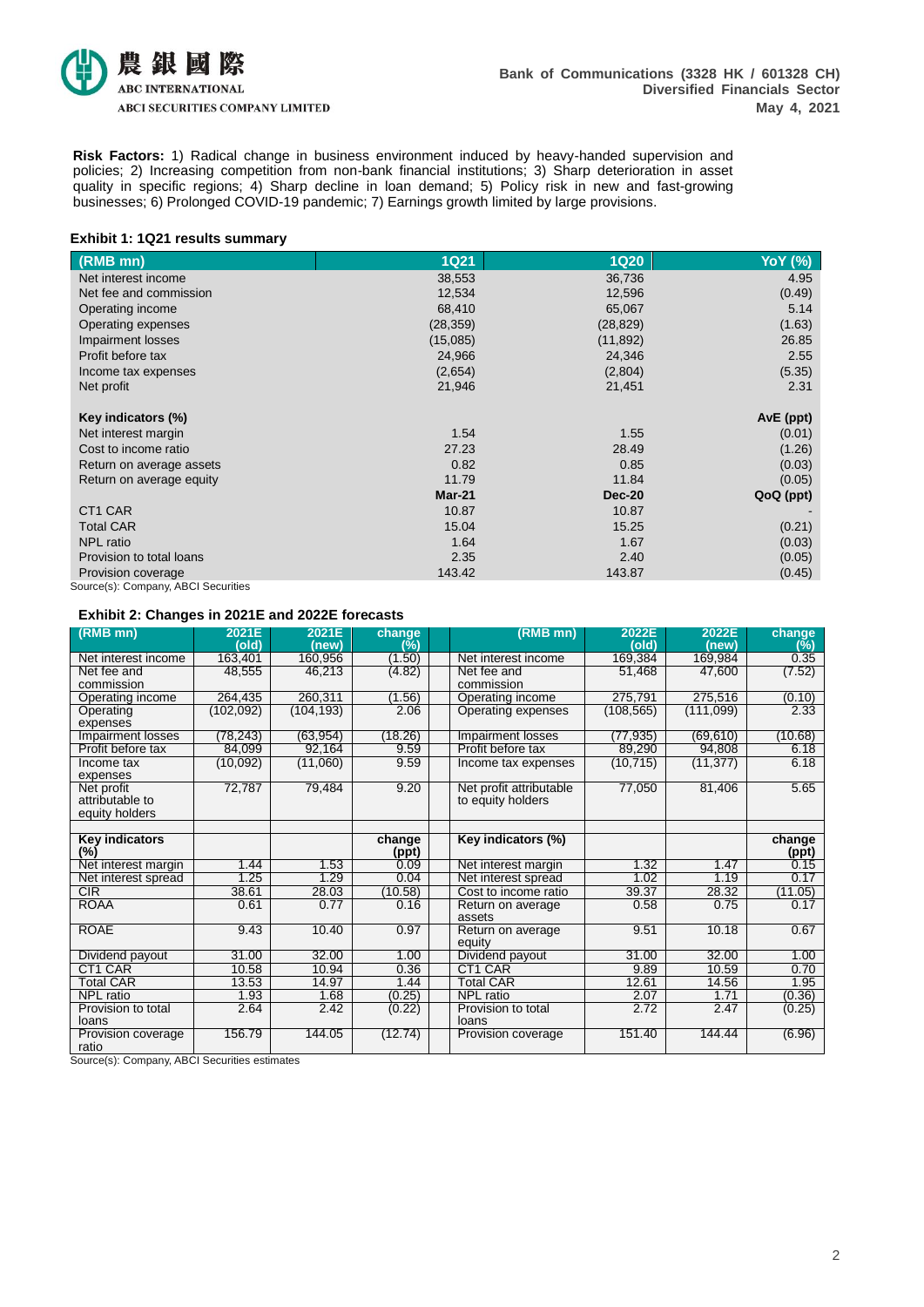

### **Exhibit 3: Changes in GGM assumptions**

|                                    |       | H-shr |       | A-shr |                                             |
|------------------------------------|-------|-------|-------|-------|---------------------------------------------|
|                                    | old   | new   | old   | new   | <b>Reason</b>                               |
| TP (HKD/RMB)                       | 5.71  | 6.00  | 5.71  | 5.97  | Roll over to mid-2022 BVPS                  |
| Sustainable ROE (%)                | 8.62  | 9.08  | 8.62  | 9.08  | Mild topline improvement                    |
| COE(%)                             | 12.61 | 13.32 | 11.56 | 12.40 |                                             |
| Target 21E $P/B(x)$                | 0.48  | 0.50  | 0.55  | 0.56  |                                             |
|                                    |       |       |       |       |                                             |
| Rfr (%)                            | 3.16  | 3.23  | 3.16  | 3.23  | With reference to China 10Y government bond |
| <b>Beta</b>                        | 0.90  | 0.98  | 0.80  | 0.89  | With reference to Bloomberg data            |
| ERP (%)                            | 10.50 | 10.30 | 10.50 | 10.30 | Lower risk premium on recovering<br>macro   |
|                                    |       |       |       |       | environment in China                        |
| LT gr $(\%)$<br>.<br>$\sim$ $   -$ | 5.00  | 5.00  | 5.00  | 5.00  |                                             |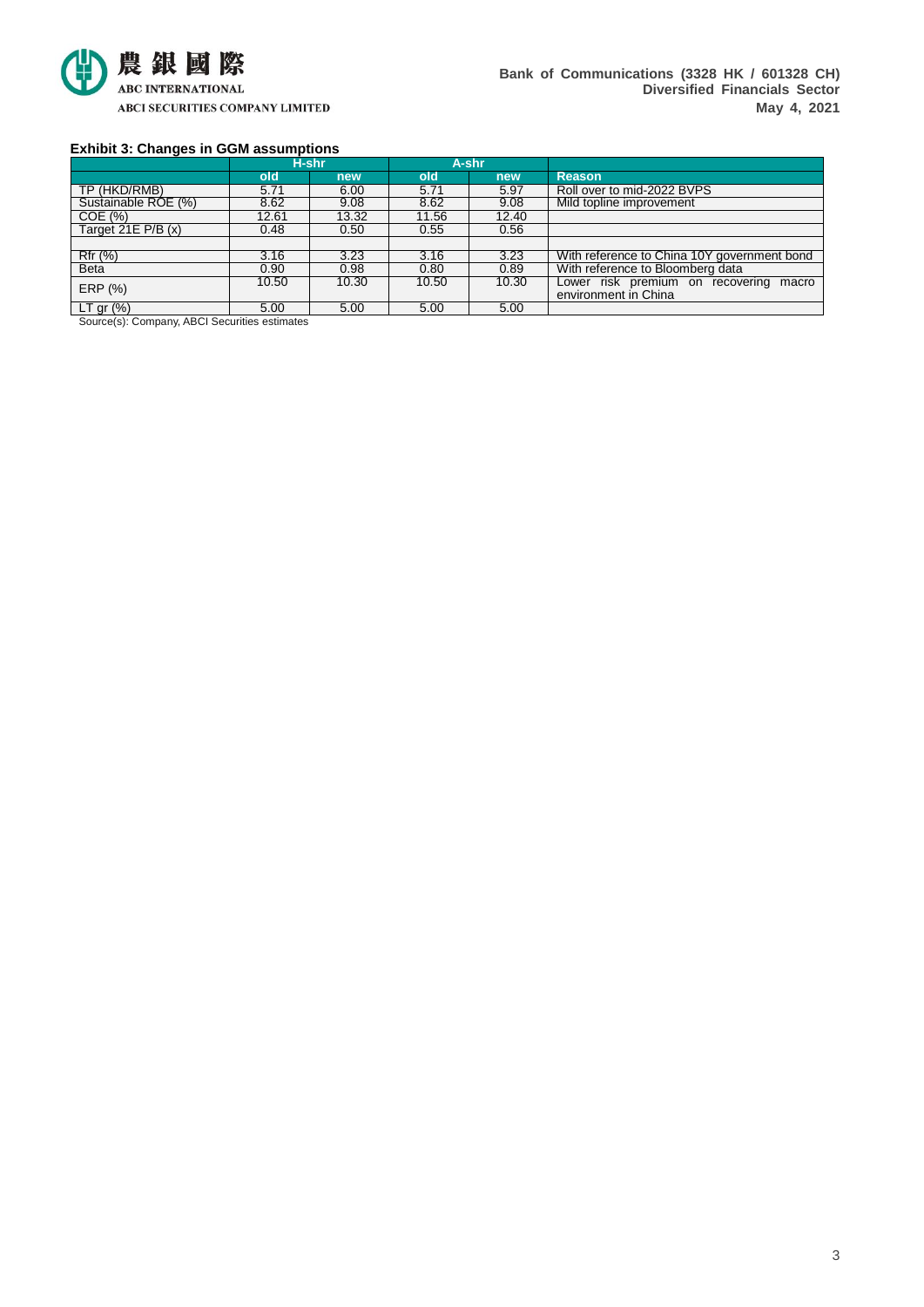

## **Financial statements**

#### **Consolidated income statement**

| FY Ended Dec 31 (RMB mn)                            | 2019A     | 2020A     | 2021E      | 2022E     | 2023E      |
|-----------------------------------------------------|-----------|-----------|------------|-----------|------------|
| Net interest income                                 | 144,083   | 153,336   | 160,956    | 169,984   | 177,597    |
| Non-interest income                                 | 88,774    | 93,388    | 99,354     | 105,532   | 112,363    |
| Of which: Fees and commissions                      | 43,625    | 45,086    | 46,213     | 47,600    | 49,504     |
| <b>Operating income</b>                             | 232,857   | 246,724   | 260,311    | 275,516   | 289,960    |
| Operating expenses                                  | (92, 433) | (97, 756) | (104, 193) | (111,099) | (118, 183) |
| Pre-provision operating profit                      | 140,424   | 148,968   | 156,118    | 164,417   | 171,777    |
| Impairment losses on loans                          | (52, 224) | (62, 543) | (63, 954)  | (69, 610) | (73, 301)  |
| <b>Profit before tax</b>                            | 88,200    | 86,425    | 92,164     | 94,808    | 98,476     |
| Tax                                                 | (10, 138) | (6, 855)  | (11,060)   | (11, 377) | (11, 817)  |
| <b>Minorities interests</b>                         | 781       | 1,296     | 1,620      | 2,025     | 2,025      |
| Net profit attributable to equity holders           | 77,281    | 78,274    | 79,484     | 81,406    | 84,633     |
| Preference share dividend                           | 2,671     | 4,394     | 4,394      | 4,394     | 4,394      |
| Net profit attributable to ordinary<br>shareholders | 74,610    | 73,880    | 75,090     | 77,012    | 80,239     |
| Growth (%)                                          |           |           |            |           |            |
| Net interest income                                 | 10.1      | 6.4       | 5.0        | 5.6       | 4.5        |
| Non-interest income                                 | 8.1       | 5.2       | 6.4        | 6.2       | 6.5        |
| Of which: Fees and commissions                      | 5.8       | 3.3       | 2.5        | 3.0       | 4.0        |
| <b>Operating income</b>                             | 9.3       | 6.0       | 5.5        | 5.8       | 5.2        |
| Operating expenses                                  | 10.7      | 5.8       | 6.6        | 6.6       | 6.4        |
| Pre-provision operating profit                      | 8.4       | 6.1       | 4.8        | 5.3       | 4.5        |
| Impairment losses on loans                          | 20.0      | 19.8      | 2.3        | 8.8       | 5.3        |
| Profit before tax                                   | 2.5       | (2.0)     | 6.6        | 2.9       | 3.9        |
| Tax                                                 | (14.8)    | (32.4)    | 61.3       | 2.9       | 3.9        |
| Minorities & other dilutions                        | 46.0      | 65.9      | 25.0       | 25.0      | 0.0        |
| Net profit attributable to equity holders           | 5.0       | 1.3       | 1.5        | 2.4       | 4.0        |
| Preference share dividend                           | (0.4)     | 64.5      | 0.0        | 0.0       | 0.0        |
| Net profit attributable to ordinary<br>shareholders | 5.2       | (1.0)     | 1.6        | 2.6       | 4.2        |
| Per share (RMB)                                     |           |           |            |           |            |
| <b>EPS</b>                                          | 1.00      | 0.99      | 1.01       | 1.04      | 1.08       |
| <b>BVPS</b>                                         | 9.34      | 9.87      | 10.60      | 11.07     | 11.55      |
| <b>DPS</b>                                          | 0.32      | 0.32      | 0.34       | 0.35      | 0.36       |
| Key ratio (%)                                       |           |           |            |           |            |
| Net interest margin                                 | 1.58      | 1.57      | 1.53       | 1.47      | 1.43       |
| Net interest spread                                 | 1.47      | 1.48      | 1.29       | 1.19      | 1.14       |
| Cost to income ratio                                | 30.11     | 28.29     | 28.03      | 28.32     | 28.76      |
| Return on average assets                            | 0.80      | 0.77      | 0.77       | 0.75      | 0.73       |
| Return on average equity                            | 11.20     | 10.35     | 10.40      | 10.18     | 10.20      |
| Effective tax rate                                  | 11.49     | 7.93      | 12.00      | 12.00     | 12.00      |
| Dividend payout                                     | 31.35     | 31.86     | 32.00      | 32.00     | 32.00      |

Note: Individual items may not sum to total due to rounding difference

Key ratios and figures may not match with financial reports due to adjustment and reclassification for comparison consistency among individual equities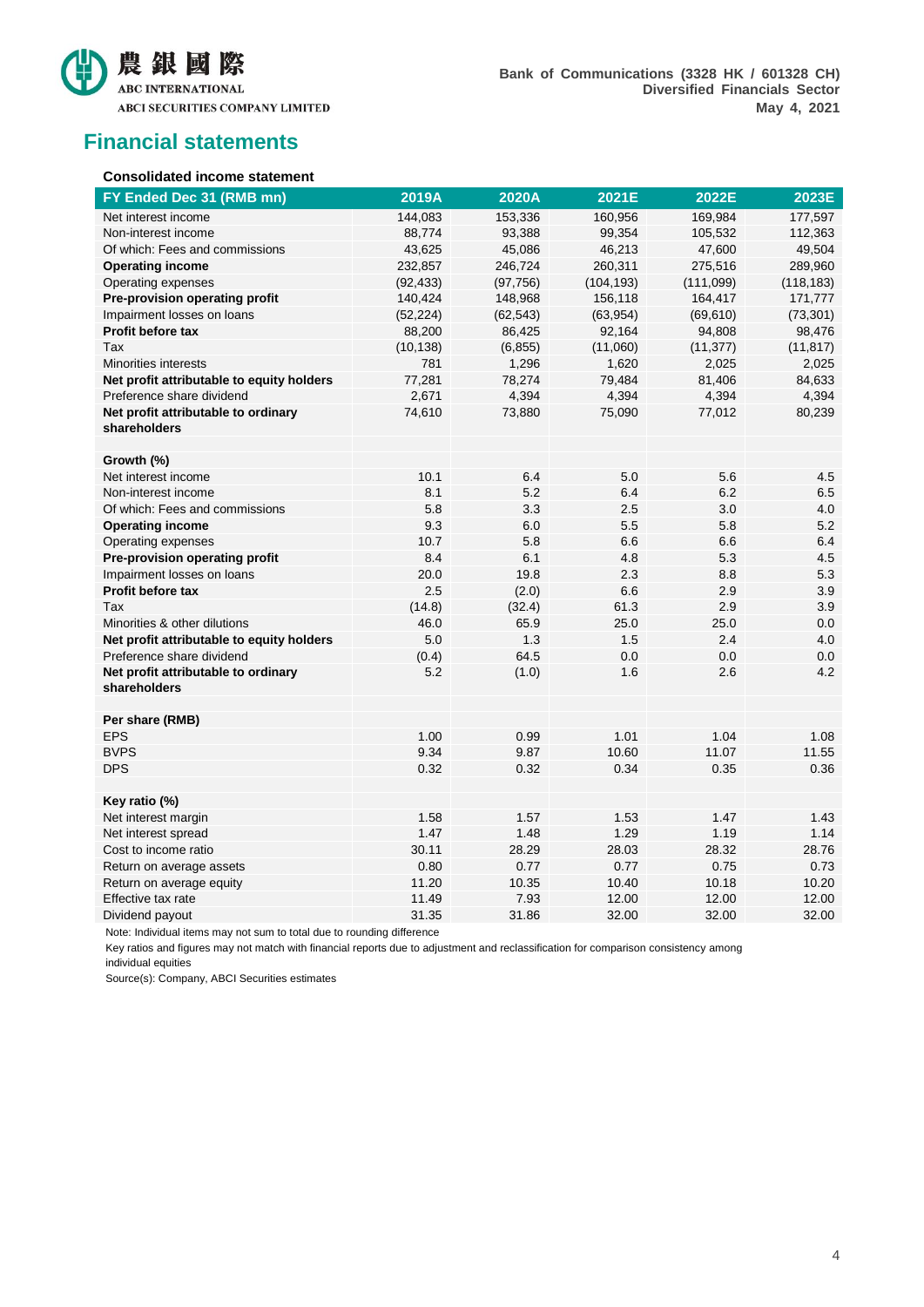

ABCI SECURITIES COMPANY LIMITED

| <b>Consolidated balance sheet</b>         |           |            |            |            |            |
|-------------------------------------------|-----------|------------|------------|------------|------------|
| As of Dec 31 (RMB mn)                     | 2019A     | 2020A      | 2021E      | 2022E      | 2023E      |
| Cash & equivalent                         | 760,185   | 817,561    | 882,966    | 949,188    | 1,015,632  |
| Interbank assets                          | 648,488   | 571,130    | 542,574    | 569,702    | 615,278    |
| Investment securities                     | 3,005,843 | 3,237,337  | 3,463,951  | 3,706,427  | 3,965,877  |
| Net loans and advances                    | 5,183,653 | 5,720,568  | 6,181,797  | 6,646,221  | 7,124,184  |
| <b>Total interest earning assets</b>      | 9,598,169 | 10,346,596 | 11,071,287 | 11,871,538 | 12,720,971 |
| Property and equipment                    | 171,179   | 169,471    | 171,166    | 172,877    | 174,606    |
| Other non-interest earning assets         | 136,252   | 181,549    | 224,137    | 267,033    | 306,354    |
| <b>Total assets</b>                       | 9,905,600 | 10,697,616 | 11,466,590 | 12,311,449 | 13,201,931 |
| <b>Customer deposits</b>                  | 6,072,908 | 6,607,330  | 7,180,242  | 7,777,891  | 8,396,309  |
| Interbank liabilities                     | 1,904,082 | 1,787,491  | 1,876,866  | 1,989,477  | 2,128,741  |
| Subordinated debt                         | 403,918   | 497,755    | 597,306    | 716,767    | 860,121    |
| <b>Total interest bearing liabilities</b> | 8,380,908 | 8,892,576  | 9,654,413  | 10,484,136 | 11,385,171 |
| <b>Trading liabilities</b>                | 53,404    | 85,221     | 106,526    | 127,832    | 147,006    |
| <b>Current taxes</b>                      | 7,086     | 3,786      | 3,407      | 3,135      | 2,947      |
| Deferred tax liabilities                  | 918       | 1,286      | 1,672      | 2,090      | 2,508      |
| Other liabilities                         | 662,372   | 836,119    | 766,358    | 723,238    | 654,774    |
| <b>Total liabilities</b>                  | 9,104,688 | 9,818,988  | 10,532,377 | 11,340,430 | 12,192,405 |
| Share capital                             | 174,133   | 207,555    | 207,555    | 207,555    | 207,555    |
| <b>Reserves</b>                           | 619,114   | 659,052    | 712,834    | 747,566    | 783,689    |
| <b>Minorities</b>                         | 7,665     | 12,021     | 13,824     | 15,898     | 18,282     |
| <b>Shareholder's equity</b>               | 800,912   | 878,628    | 934,213    | 971,019    | 1,009,526  |
| Growth (%)                                |           |            |            |            |            |
| Cash & equivalent                         | (9.5)     | 7.5        | 8.0        | 7.5        | 7.0        |
| Interbank assets                          | (23.5)    | (11.9)     | (5.0)      | 5.0        | 8.0        |
| Investment securities                     | 6.5       | 7.7        | 7.0        | 7.0        | 7.0        |
| Net loans and advances                    | 9.3       | 10.4       | 8.1        | 7.5        | 7.2        |
| <b>Total interest earning assets</b>      | 3.7       | 7.8        | 7.0        | 7.2        | 7.2        |
| Property and equipment                    | 11.7      | (1.0)      | 1.0        | 1.0        | 1.0        |
| Other non-interest earning assets         | 8.7       | 33.2       | 23.5       | 19.1       | 14.7       |
| <b>Total assets</b>                       | 3.9       | 8.0        | 7.2        | 7.4        | 7.2        |
| <b>Customer deposits</b>                  | 6.1       | 8.8        | 8.7        | 8.3        | 8.0        |
| Due to other banks & Fls                  | (11.9)    | (6.1)      | 5.0        | 6.0        | 7.0        |
| Subordinated debt                         | 27.1      | 23.2       | 20.0       | 20.0       | 20.0       |
| <b>Total interest bearing liabilities</b> | 2.2       | 6.1        | 8.6        | 8.6        | 8.6        |
| <b>Trading liabilities</b>                | 4.3       | 59.6       | 25.0       | 20.0       | 15.0       |
| <b>Current taxes</b>                      | 210.9     | (46.6)     | (10.0)     | (8.0)      | (6.0)      |
| Deferred tax liabilities                  | 53.5      | 40.1       | 30.0       | 25.0       | 20.0       |
| Other liabilities                         | 16.8      | 26.2       | (8.3)      | (5.6)      | (9.5)      |
| <b>Total liabilities</b>                  | 3.2       | 7.8        | 7.3        | 7.7        | $7.5$      |
| Share capital                             | 29.8      | 19.2       | 0.0        | 0.0        | 0.0        |
| Reserves                                  | 9.7       | 6.5        | 8.2        | 4.9        | 4.8        |
| <b>Minorities</b>                         | 11.0      | 56.8       | 15.0       | 15.0       | 15.0       |
| <b>Shareholder's equity</b>               | 13.6      | 9.7        | 6.3        | 3.9        | 4.0        |
| Key ratio (%)                             |           |            |            |            |            |
| CT1 CAR                                   | 11.22     | 10.87      | 10.94      | 10.59      | 10.27      |
| <b>Total CAR</b>                          | 14.83     | 15.25      | 14.97      | 14.56      | 14.19      |
| NPL ratio                                 | 1.47      | 1.67       | 1.68       | 1.71       | 1.75       |
| Provision to total loans                  | 2.53      | 2.40       | 2.42       | 2.47       | 2.53       |
| Provision coverage ratio                  | 171.77    | 143.87     | 144.05     | 144.44     | 144.57     |

Note: Individual items may not sum to total due to rounding difference

Key ratios and figures may not match with financial reports due to adjustment and reclassification for comparison consistency among individual equities